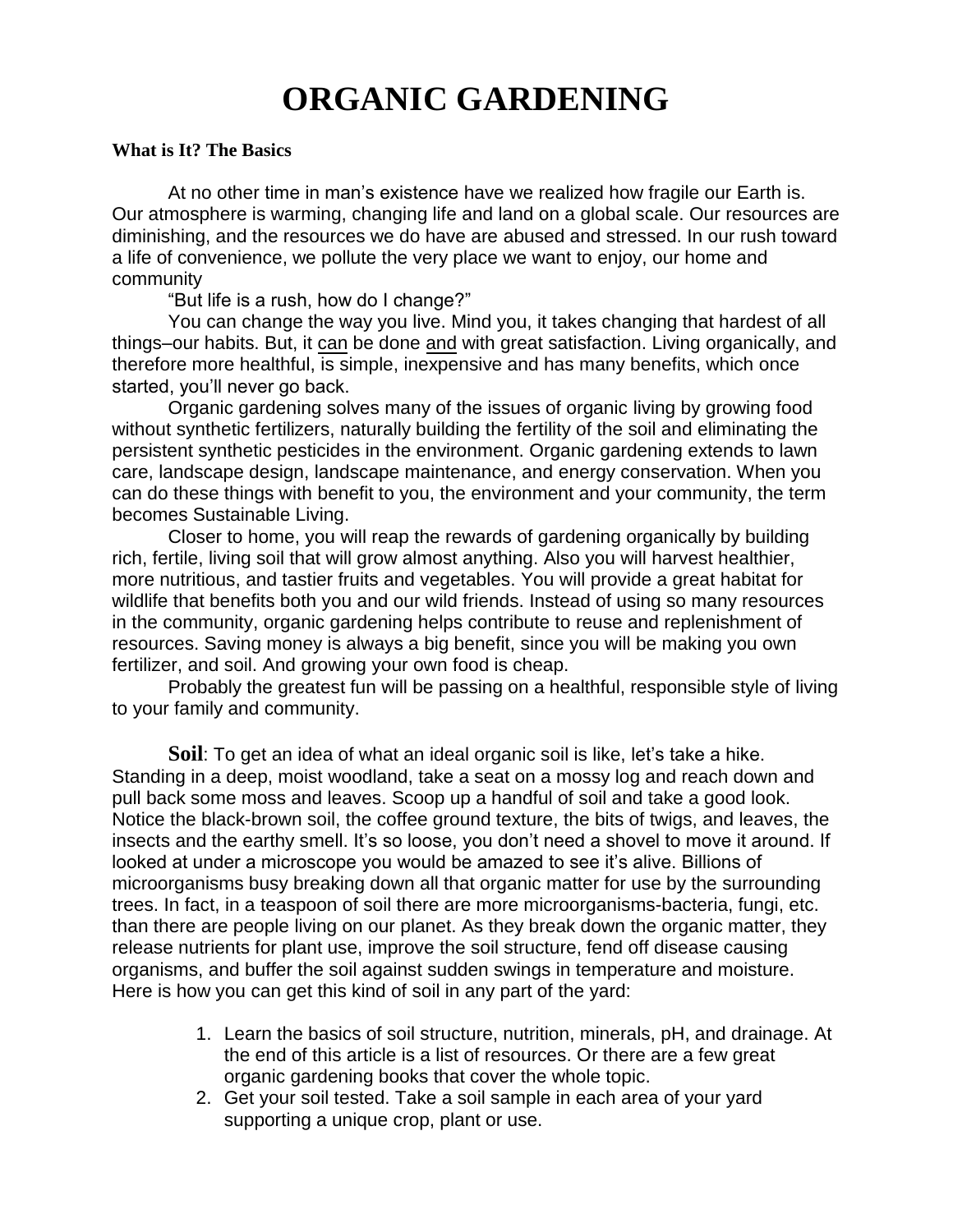- 3. Start Composting. That means pick a place to start piling leaves, grass and other green stuff to rot away. Keep reading to find the section on composting. The addition of composted materials to your yards soil is the fuel for all those microorganisms to build an organic soil. There are also organic fertilizers, soil amendments and 'teas' that help things along.
- 4. Stop using synthetic pesticides and fertilizers. This is a must. These materials break the natural cycles of life in the gardens by by-passing the soil and natural systems and working just on the plants for a short period of time. See Oakland's long list of organic pest control products and fertilizers.
- 5. Collect rainwater and use it instead of city water or well water. City water is expensive and well water can have many minerals in it that change the nutrient balance of the soil.
- 6. Don't make plant beds with preservative treated wood. There are risks of chemicals leaching into the ground.
- 7. Buy and use locally sourced materials and plants whenever possible. You will support local companies and avoid using products that used a lot of fuel to get to this market.
- 8. Manage the whole yard organically, not just the vegetable garden. The veggie garden is a great place to start though. Then tackle the lawn, by far the biggest contributor of toxic waste runoff from urban areas. Then move to the paths, shrubs and trees.

**Managing Weeds:** This is the biggest obstacle to many would-be organic gardeners. Good organic weed control products are finally starting to make it on to the retail market. It will take a little experimenting to see which ones fit your gardening style, though. Otherwise, combating weeds in the landscape setting calls for foresight, a good strategy, and some sweat.

The best way to control weeds is by smothering them! By denying weed seeds the light and air they need to germinate, many weeds can be eliminated through mulching. This has the secondary benefit of limiting soil moisture loss, and with many mulches building in organic matter into the soil. Then there is hoeing, cultivating, hand weeding, and the use of heat in the form of a flame weeder. You'll have to get on the internet to find one of these things though.

**Natural Pest Control**: No synthetic pesticides. Period. Fortunately, there is a growing list of natural pest control products to control large outbreaks of pests and disease. In addition there are plenty books articles, websites, and blogs to educate the consumer. The hard part is to stop that easy habit of reaching for the harsh pesticides, and instead, using strategies to naturally control these problems. Instead of spraying, pick those caterpillars off the Mugo Pine. Instead of applying fungicides to the lawn, water in the morning instead of evening so the lawn can dry out. And by enriching the garden soil with compost, many garden pests go away, because the plant is better able to fend for itself. The key is to be conscious of how you're growing the plant and know the strategies for dealing with the most common problems. Lots of resources abound, including the ones at the end of this article.

Natural pest control doesn't just come in a bottle. There are plenty of home remedies to combat pests and diseases. Cultural methods are more